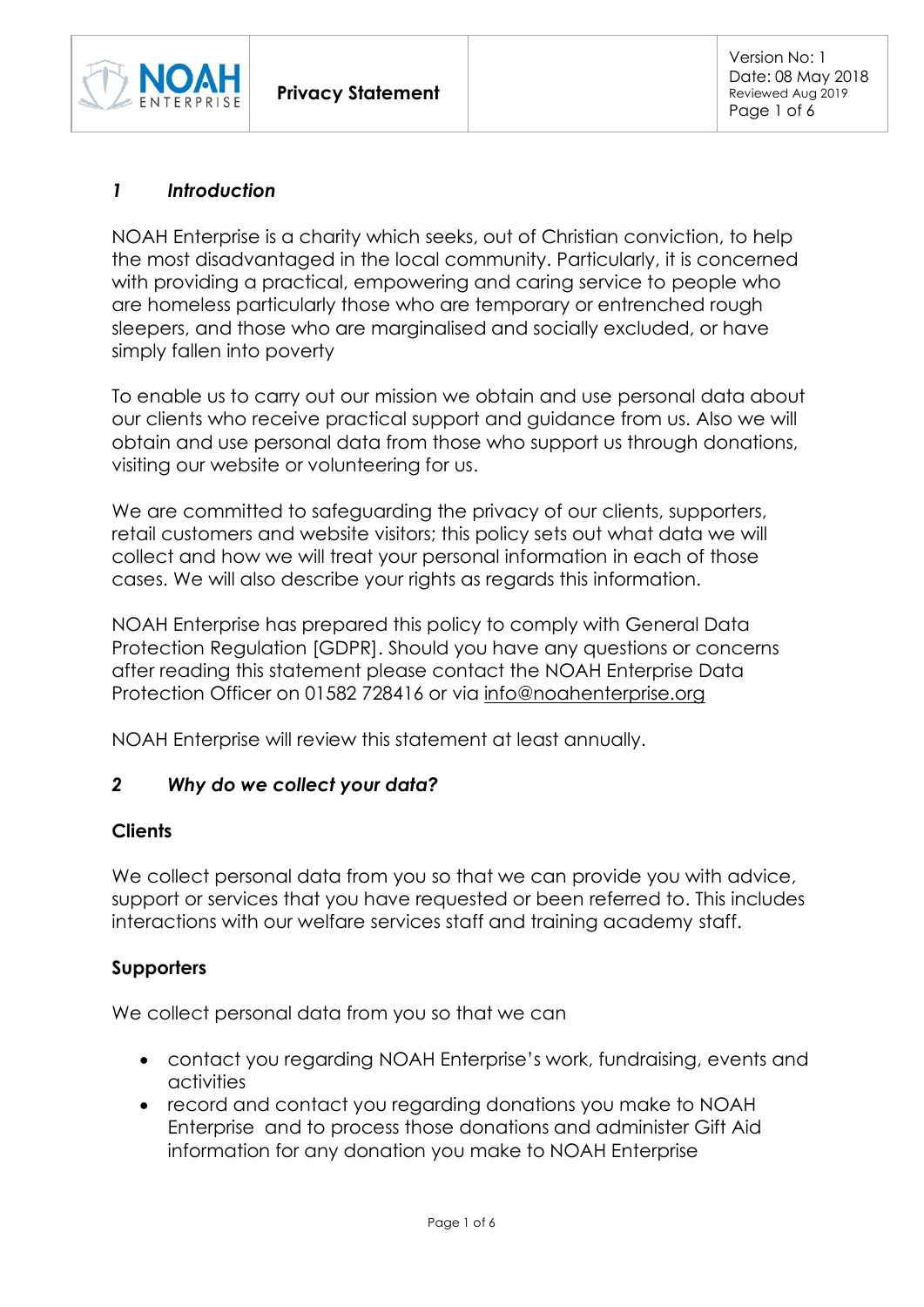

- contact you for feedback on aspects of NOAH Enterprise's operations and to conduct internal surveys.
- contact you as and when required by statutory organisations

## **Retail customers**

We collect personal data from you so that we can

- process a purchase by you from one of our charity shops
- contact you for feedback on aspects of NOAH Enterprise's retail operations and to conduct internal surveys

## **Website visitors**

We collect personal data from you so that we can

- collect information about your visits to and use of our website
- process information that you provide to us for the purpose of subscribing to our email newsletter
- process information that you supply to us when completing online forms and all other communications with us via our online website.

# *3 What information do we collect?*

## **Clients**

When you come to NOAH Enterprise seeking help or advice our trained welfare staff will work with you to complete our 'In-Form' client registration form. 'In-Form' is a secure industry-standard client relationship and service management system for homelessness organisation.

We will collect the following information

- your full name, date of birth and contact details
- any details of your case and circumstances so that we can provide you with advice or services
- any communication with us either verbally or written

We may collect this information from you either verbally [face to face or telephone] or through any paper documents we require you to complete.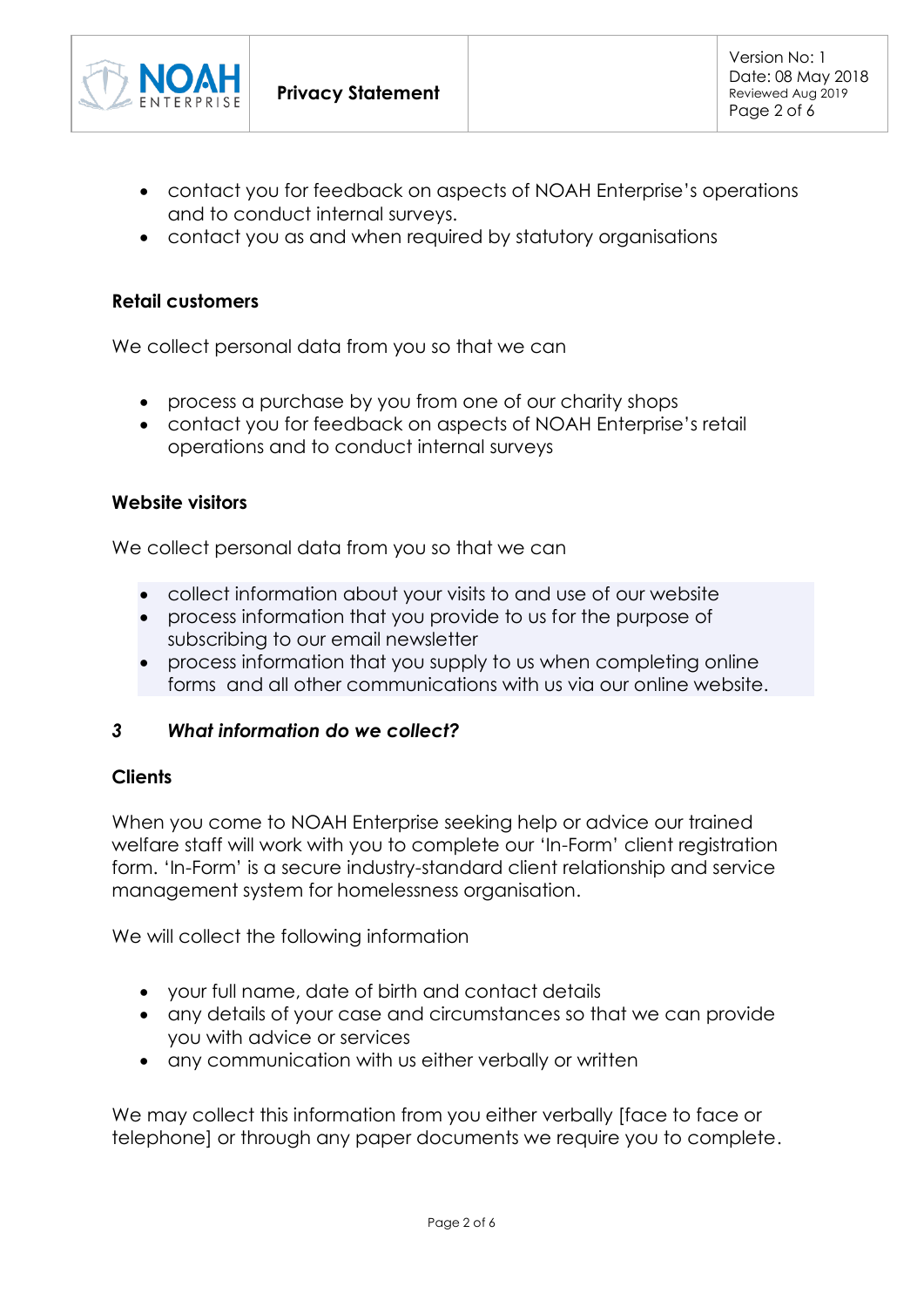

Due to the nature of the services we offer, it may be necessary for us to collect sensitive, personal data about you. This may include information about health, gender, substance misuse, nationality, ethnicity and criminal records. We will normally only record such data where we have your explicit consent, unless we are permitted to do so in other circumstances under data protection law.

### **Supporters**

We will collect the following information

- your full name and contact details
- your record of donations and, if appropriate, your Gift Aid details
- any other information added by you via the NOAH Enterprise website

#### **Retail customers**

We will collect only such information so as to enable your purchase to be processed and delivered. We do not collect and store any credit/debit card details

#### **Website visitors**

Cookies are small text files that your browser saves to your computer and which help it to remember who you are, for example when saving your user preferences between visits.

NOAH Enterprise uses a small number of cookies on its websites to facilitate certain features and to help us provide a better service. For example this includes compiling visitor statistics so that we know which pages are popular and which ones need more attention.

Some of our third-party features, such as embedded YouTube videos and the Twitter and Facebook buttons in our news articles set third-party cookies. You can disable cookies through your browser settings, or with a browser add-on.

If you follow links to other sites from NOAH Enterprise's website, your data will be subject to the privacy policies on those sites. You should check out the privacy policy of these sites before providing your data.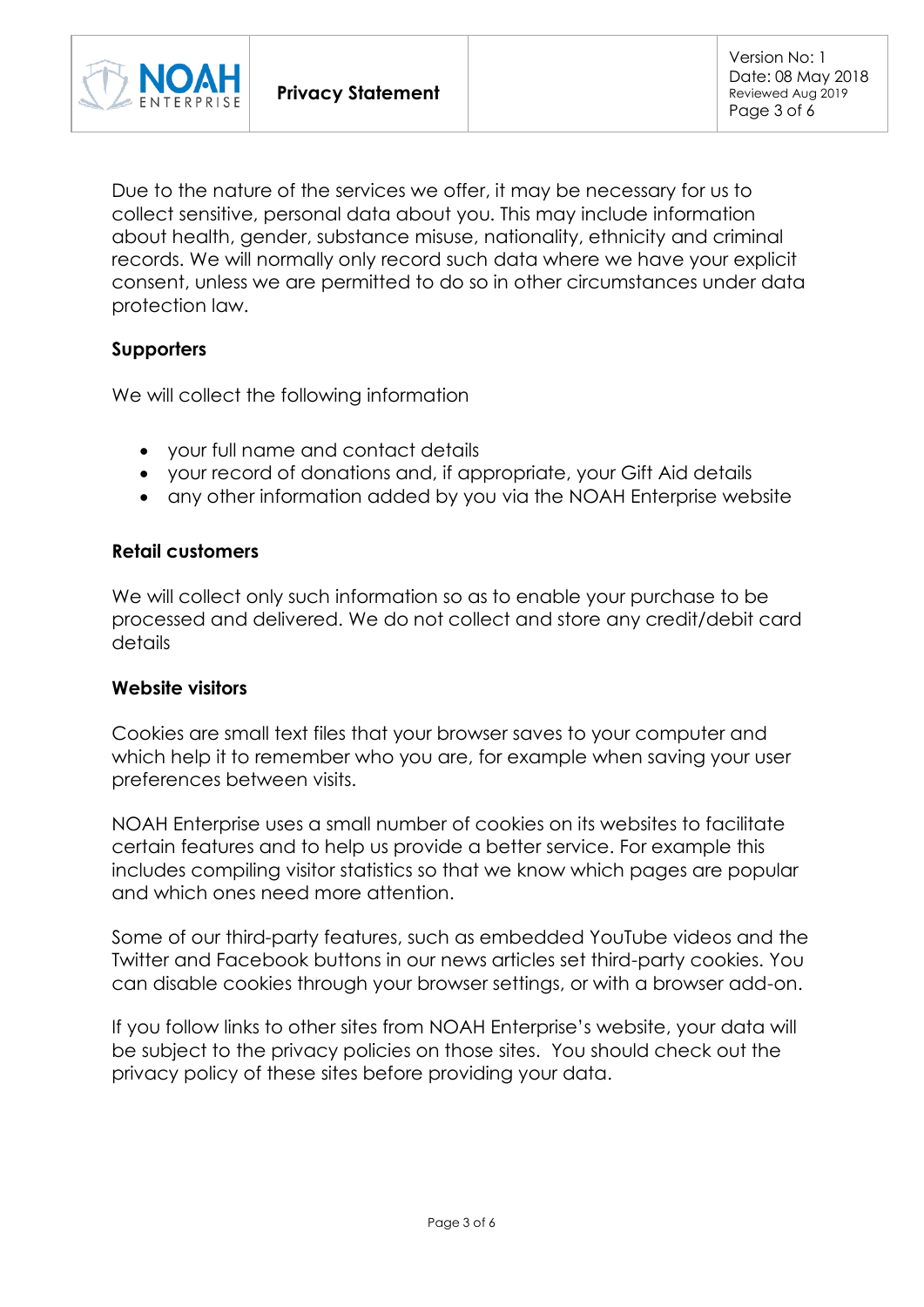

# *4 What do we do with your data and who has access to it?*

### **Clients**

Because you are receiving services from us we need to keep your personal data on file. Such a file is confidential and only accessible to trained NOAH Enterprise welfare services staff. Your data is either kept on our 'In-Form' client management database or held securely in a locked file.

As NOAH Enterprise is committed to continual improvement our data files may be audited by internal and external auditors. NOAH Enterprise will anonymise personal files prior to audit. All internal auditors will be ISO9001 trained and all external auditors will need to read and agree NOAH Enterprise's confidentiality policy before access to any file.

NOAH Enterprise routinely produces reports and evidence to statutory agencies, fundraising bodies and media organisations. In every case data will be anonymised and under no circumstances will nay data sent to a third party be traceable back to an individual.

If NOAH Enterprise wishes to use your case study for publicity or fundraising purposes it will only do so with your express written consent.

NOAH Enterprise will not share or sell your personal data to any third-party organisation unless we are required to do so by law.

## **Supporters and customers**

We will store your donation record and Gift Aid details for any such period as we are required to do so by HM Revenue and Customs.

We will store your personal details for the purpose of contacting you for marketing, research and update about NOAH Enterprise if you have given us consent.

Records of purchases will remain indefinitely on our stock control and point of sale databases but such data will only be used to contact you with regard to your specific purchase. We will not use your data to contact you with regard to any other matter unless you have given us consent.

NOAH Enterprise will not share or sell your personal data to any third-party organisation unless we are required to do so by law.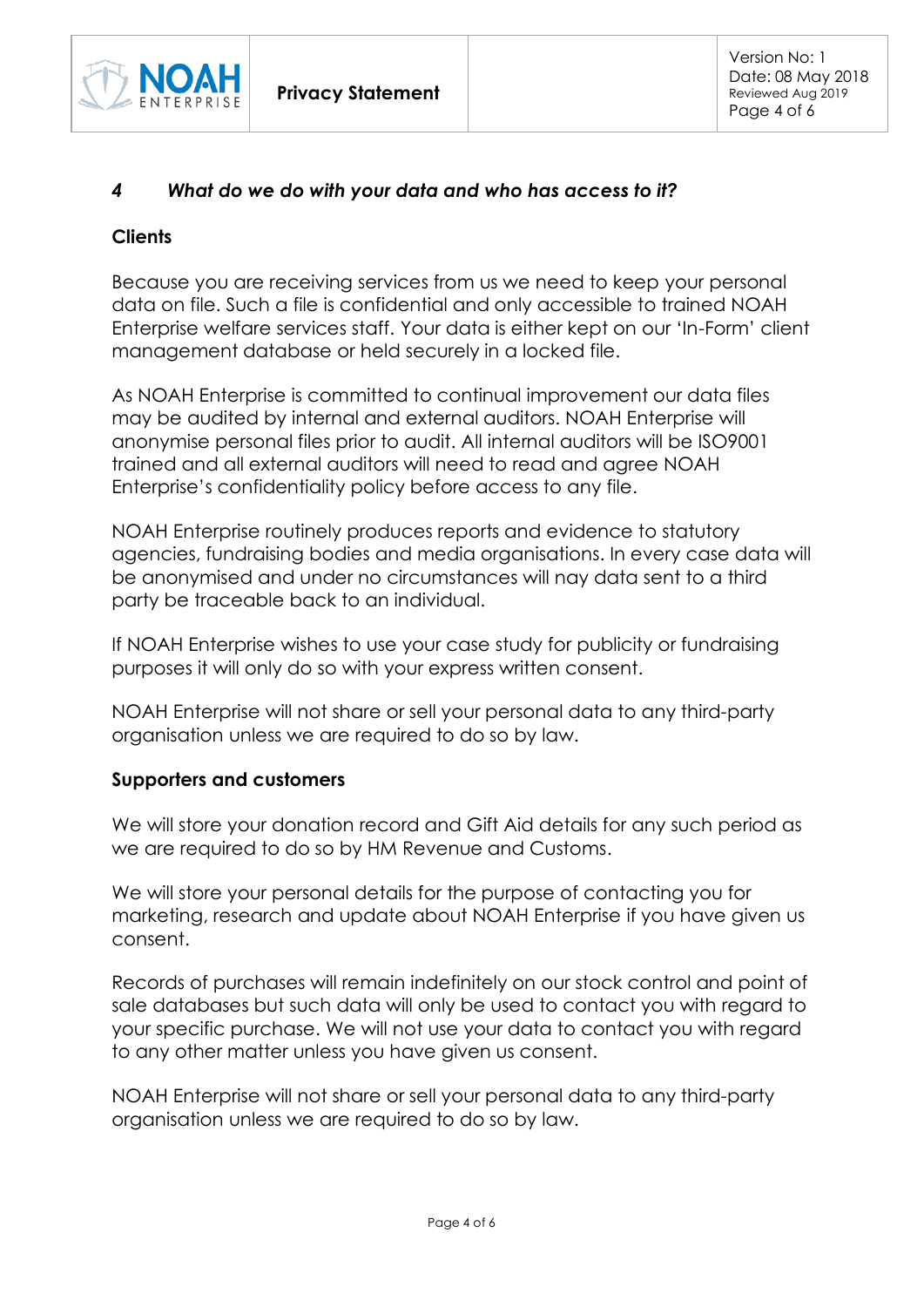

Your personal data is accessible only by our Finance Office and Marketing Department.

## *5 How do we ensure your personal data is secure?*

Our welfare services system database is hosted by Salesforce.com which meets the highest international standards for data security. You can visit the Salesforce website for more information:

### <https://trust.salesforce.com/en/security/>

Within NOAH Enterprise, we make every effort to protect your personal data and to maintain the integrity of your personal data. NOAH Enterprise confirms that:

- all our electronic devices that contain personal data are passwordprotected
- firewalls are set up
- anti-virus software is installed
- business premises are secure
- paper records are kept in securely locked storage containers

## *6 How long will we store your data for?*

We will store your data for up to seven years after your last interaction with us, unless legislative requirements dictate that we must store your data for a different period. If you request that we delete your personal data, NOAH Enterprise will still keep that request on record for seven years.

## *7 What are your rights with regard to your personal data?*

You have a right to have a copy of all the personal information NOAH Enterprise holds about you. We will supply this free of charge and within 30 days of the date of receiving your request. You should make this request to the NOAH Enterprise Data Protection Officer via [info@noahenterprise.org](mailto:info@noahenterprise.org) or 01582 728416

You have the right to query any of the information we hold about you. Again you should do this by contacting the NOAH Enterprise Data Protection Officer via [info@noahenterprise.org](mailto:info@noahenterprise.org) or 01582 728416